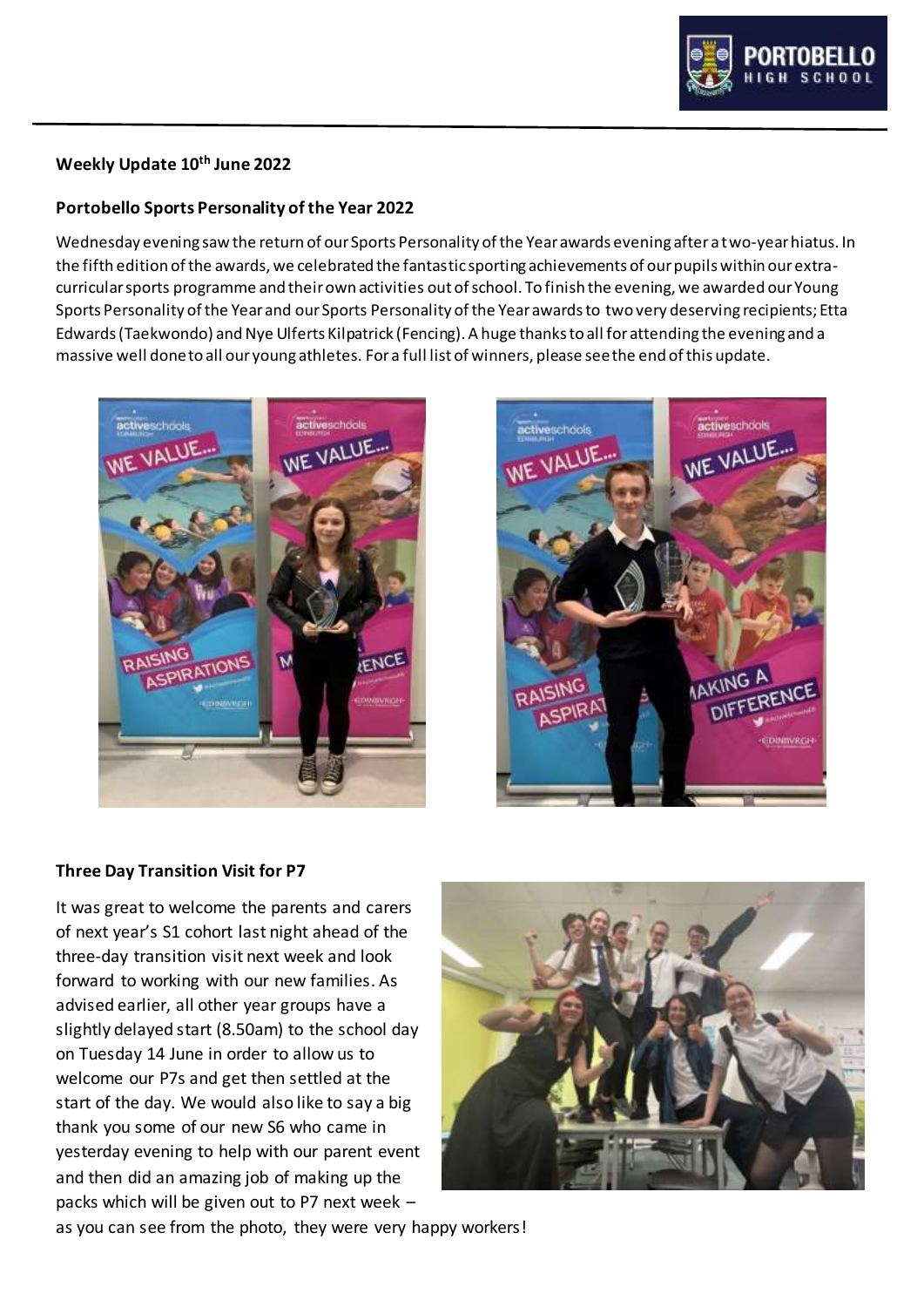#### **Mental Health and Wellbeing**

Friday 2nd June was World Eating Disorder Action Day and we wanted to acknowledge this by highlighting some important links to information connected to eating disorders. The purpose of the action day is for more policy action taken by governments and leaders to ensure caregivers receive support, health care workers and properly trained, and that affected people and families to get immediate, evidence-based treatment.

[https://www.beateatingdisorders.org.uk](https://www.beateatingdisorders.org.uk/)[/https://www.samh.org.uk/about-mental-health/mental-health](https://www.samh.org.uk/about-mental-health/mental-health-problems/eating-disorders)[problems/eating-disorders](https://www.samh.org.uk/about-mental-health/mental-health-problems/eating-disorders)[https://www.mind.org.uk/information-support/types-of-mental-health-problems/eating](https://www.mind.org.uk/information-support/types-of-mental-health-problems/eating-problems/about-eating-problems/)[problems/about-eating-problems/](https://www.mind.org.uk/information-support/types-of-mental-health-problems/eating-problems/about-eating-problems/)

#### **English**

#### Book Returns

We are still waiting for quite a few pupils to return the class texts for English that they were given over the 2021-22 session. Please help us save money, and the environment, by returning your text! Please return all books to class teachers from last term.

#### Book Amnesty

Have you found any old English department books lurking at home? Maybe your older siblings have been having a clear out and found a copy of Macbeth gathering dust under their bed, or Of Mice and Men hiding amongst old magazines… A Book Amnesty box will be in the English Base (LG50) until the end of term and any long-forgotten books from previous years can be returned anonymously, no questions asked! Thank you!

#### **Duke of Edinburgh Award Update**

Firstly, a reminder to all parents of participants to make sure that all kit has been returned to the kit store. It is really important that kit is returned clean and on time, as we have other expeditions going out.

Secondly, a huge well done to our Curriculum group who, by the time you read this, will have completed their Bronze Expedition! They had a very wet day on Wednesday walking from Hillend up Allermuir and over to Bonaly in the Pentlands! The emergency shelter was used as a useful dry lunch spot! Huge thanks to Ms Gallagher and Sarah and Robert from FOTA for supporting our young people during this challenging expedition!





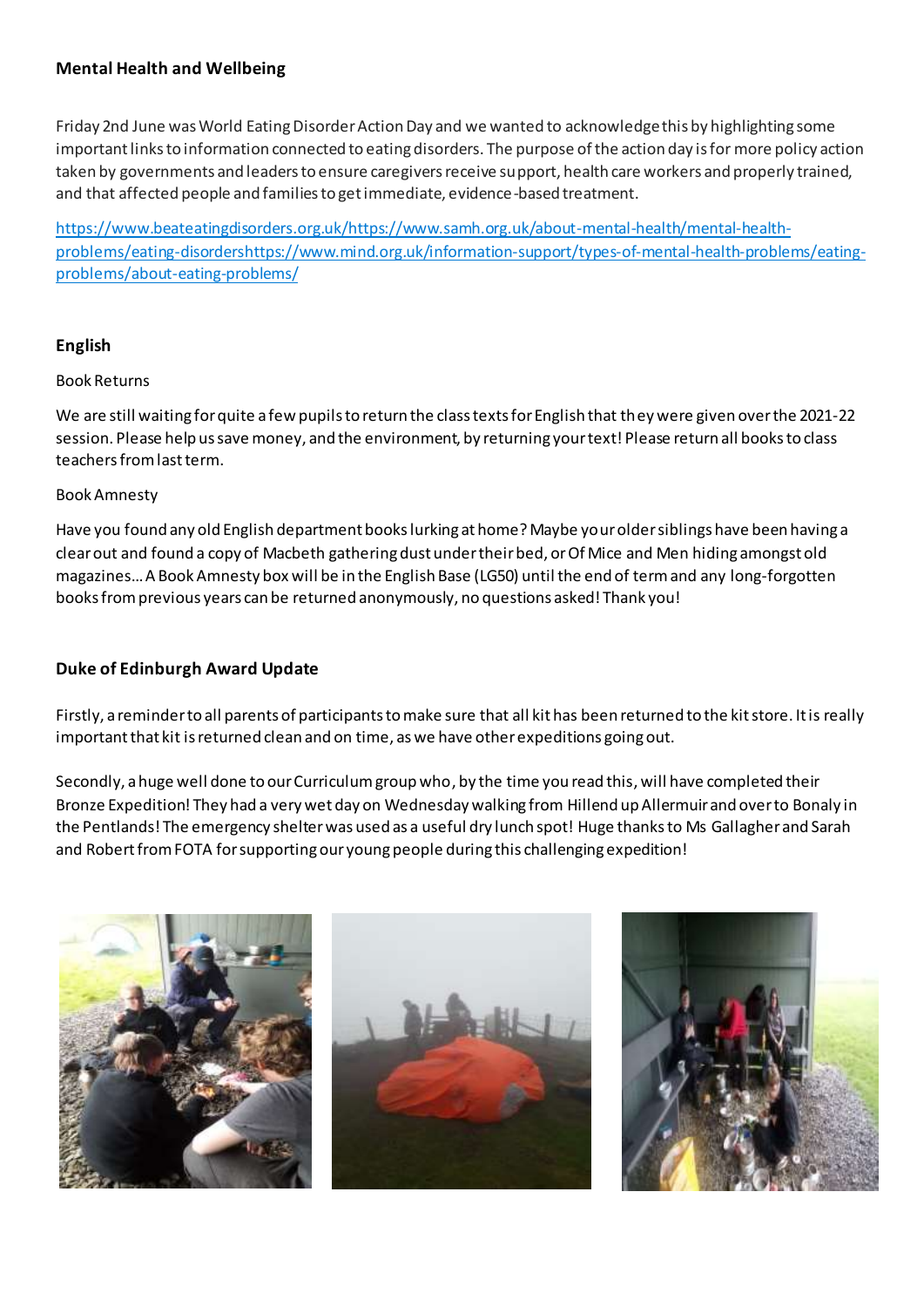Next week, our S4 (new S5) are also over at Bonaly to do their expedition training, followed by their qualifier the following week. This year group were not able to do their Bronze award in S3 due to the pandemic, so this year we have had to fit their award around their exams. The training and qualifier are being run by CEC Sports and Outdoor Learning unit. Good luck to all involved!

Any pupil still to finish off their sections/award from previous years should come and see Ms Taylor in G40 to get advice on how to get finished off!

And finally, on Thursday 23<sup>rd</sup> of June we will have a small gathering in the hall at breaktime for our S3 (new S4) Bronze DofE participants. Those who have completed all of their sections and had everything signed off shou ld be able to receive their awards and badges, and we look forward to seeing the photos/videos that were taken during the expedition!

#### **FTT**

S1 have been peer assessing each other's practical skills over the last two weeks. They have prepared, and cooked Nasi Goreng and our cooks and assessors have taken their jobs very seriously.



















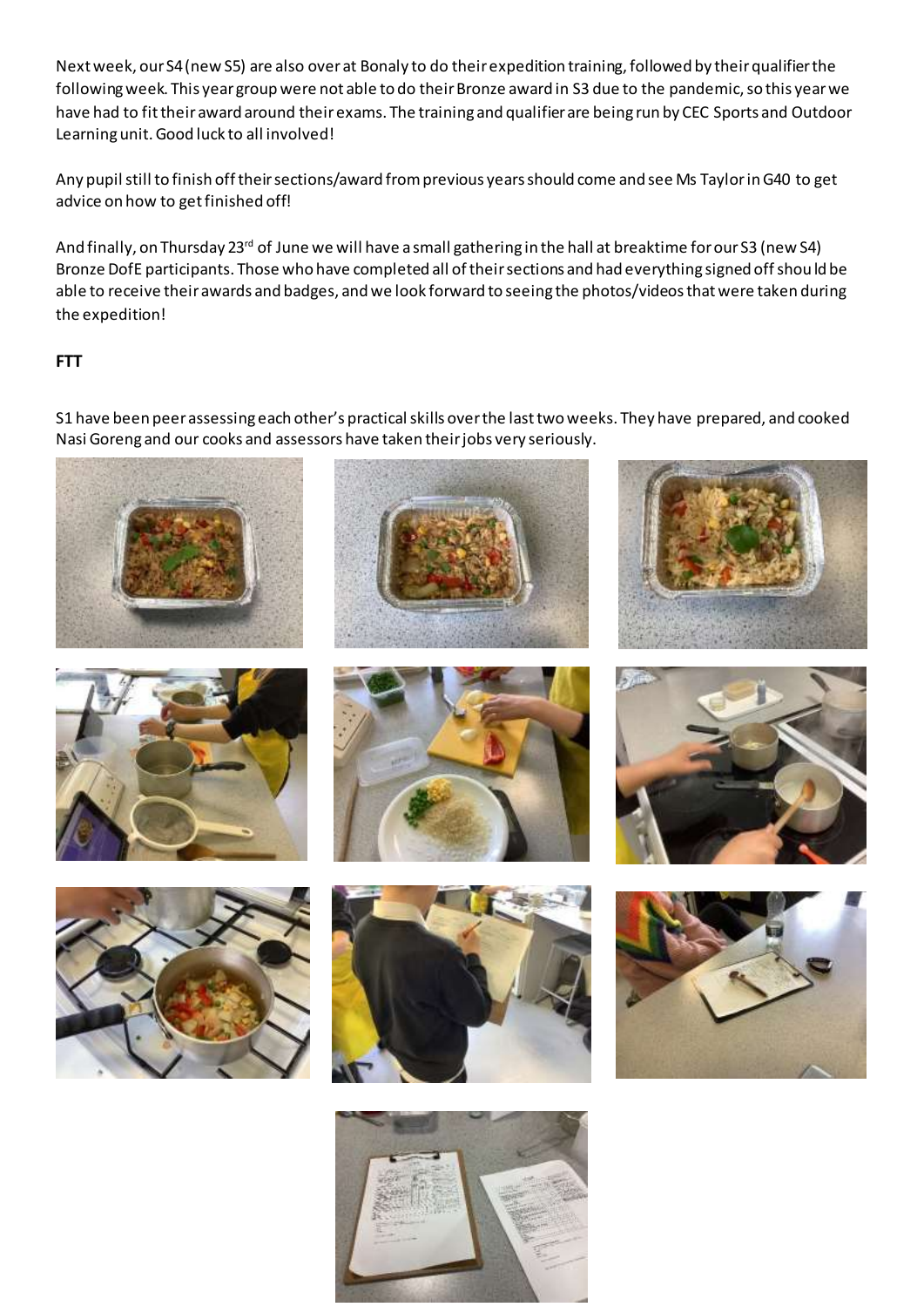The senior bake and cake classes have hit the ground running this week looking at different methods of cake making. They have made great scones using the rubbing in method. And swirly Swiss rolls using the whisking method.





Alys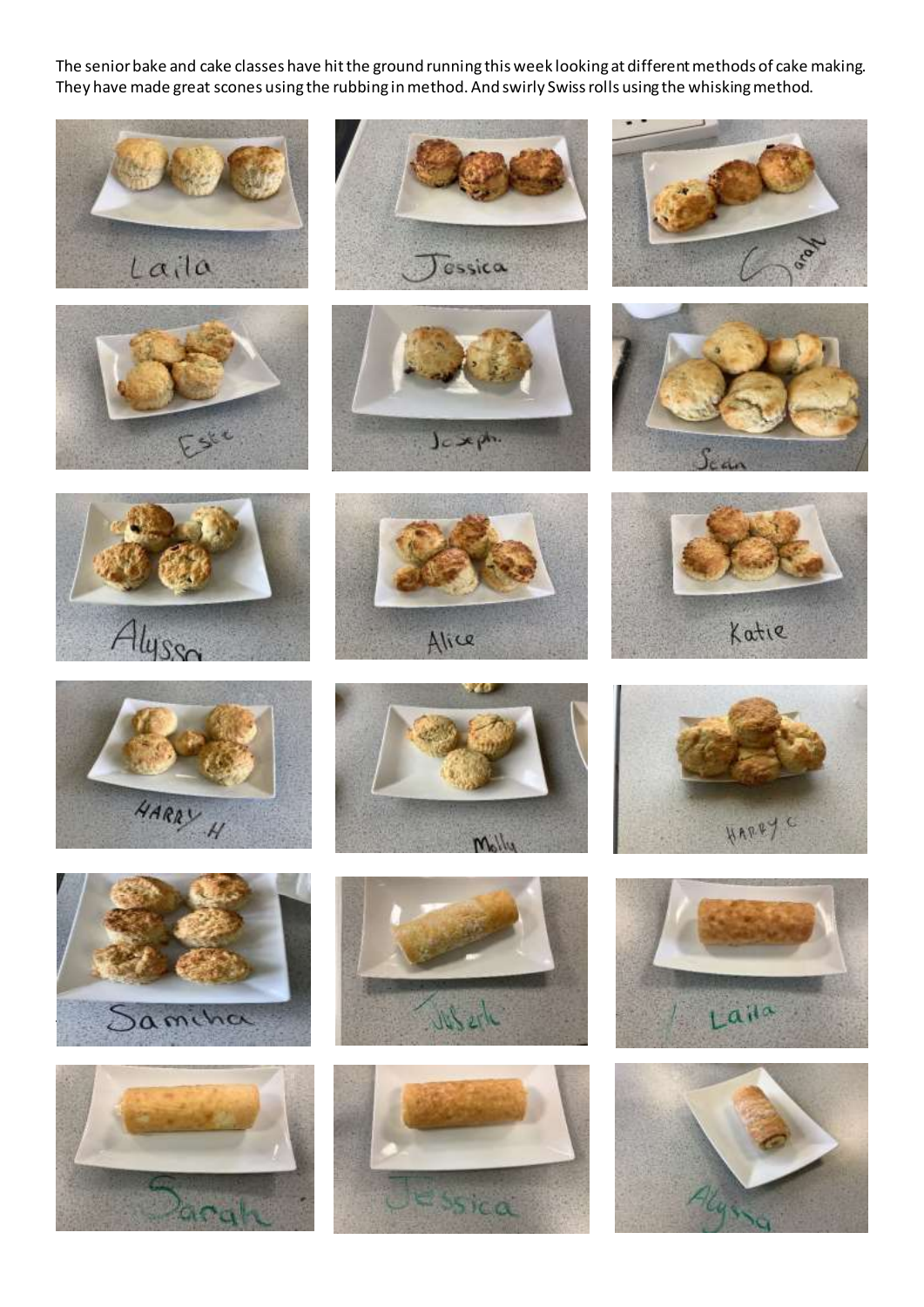

















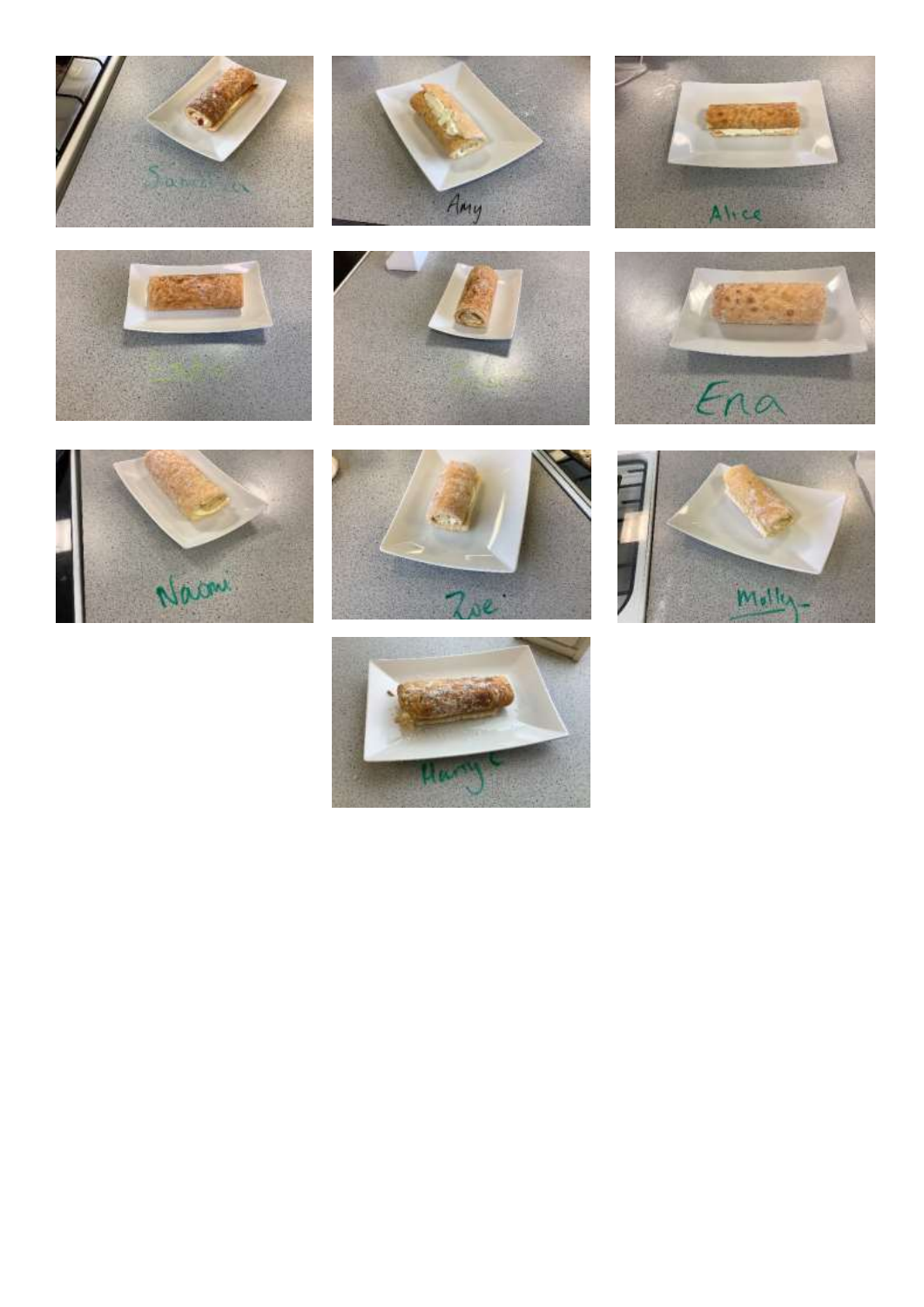



# **Sports Personality of the Year**

**2022**

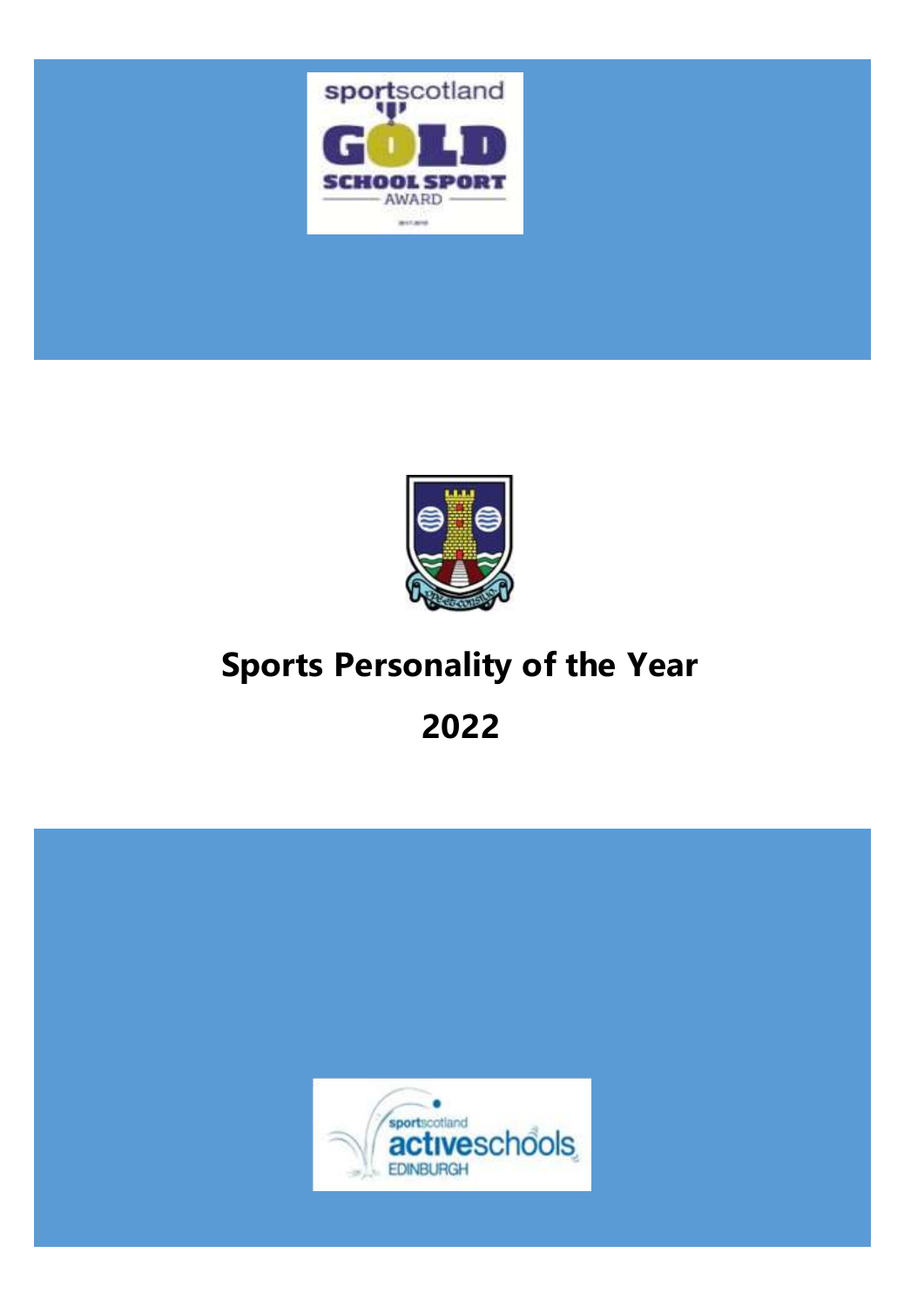# **ATHLETICS**

| <b>Ella Nicholson</b>                   | Selected for East of Scotland team for Inter<br>District Cross Country championships.                                     |
|-----------------------------------------|---------------------------------------------------------------------------------------------------------------------------|
| <b>Elsa McGregor</b>                    | Placed 7 <sup>th</sup> at Scottish Schools Cross Country<br>Championships.                                                |
|                                         | Selected to represent Scotland in the SIAB Cross<br>Country International Event 2022.                                     |
|                                         | Junior SPOTY Nominee.                                                                                                     |
| <b>Flora Henry</b>                      | Scottish U20 5000m champion.                                                                                              |
|                                         | <b>SPOTY Nominee.</b>                                                                                                     |
| <b>Joe Smith</b>                        | Selected for the East of Scotland Cross Country<br>team.                                                                  |
| <b>Omar Bajo</b>                        | Second in the East District Championships and is<br>now ranked 3rd in Scotland under 17's for both<br>100 and 200 metres. |
| Layla Magee                             | Team East Lothian Athlete.                                                                                                |
| S1-3 Athlete of the Year Nominee        | Sandy Henry<br>Elsa McGregor - winner<br>Joe Smith                                                                        |
| <b>S4-6 Athlete of the Year Nominee</b> | Flora Henry - winner<br>Eily Sinclair<br>Jamie Smith                                                                      |
| S1-3 Coaches Athlete of the Year        | Anna Thomson                                                                                                              |
| S4-6 Coaches Athlete of the Year        | <b>Robert MyIne</b>                                                                                                       |
| <b>BASKETBALL</b>                       |                                                                                                                           |
| <b>Aoife Loftus</b>                     | Part time contract with Caledonia Pride.                                                                                  |
|                                         | Represented Scotland at U18 level.                                                                                        |
|                                         | Selected for U18 National Academy Erasmus<br>Programme.                                                                   |
|                                         | <b>SPOTY Nominee.</b>                                                                                                     |
| <b>Fleur Gamal</b>                      | U16 Regional Academy.                                                                                                     |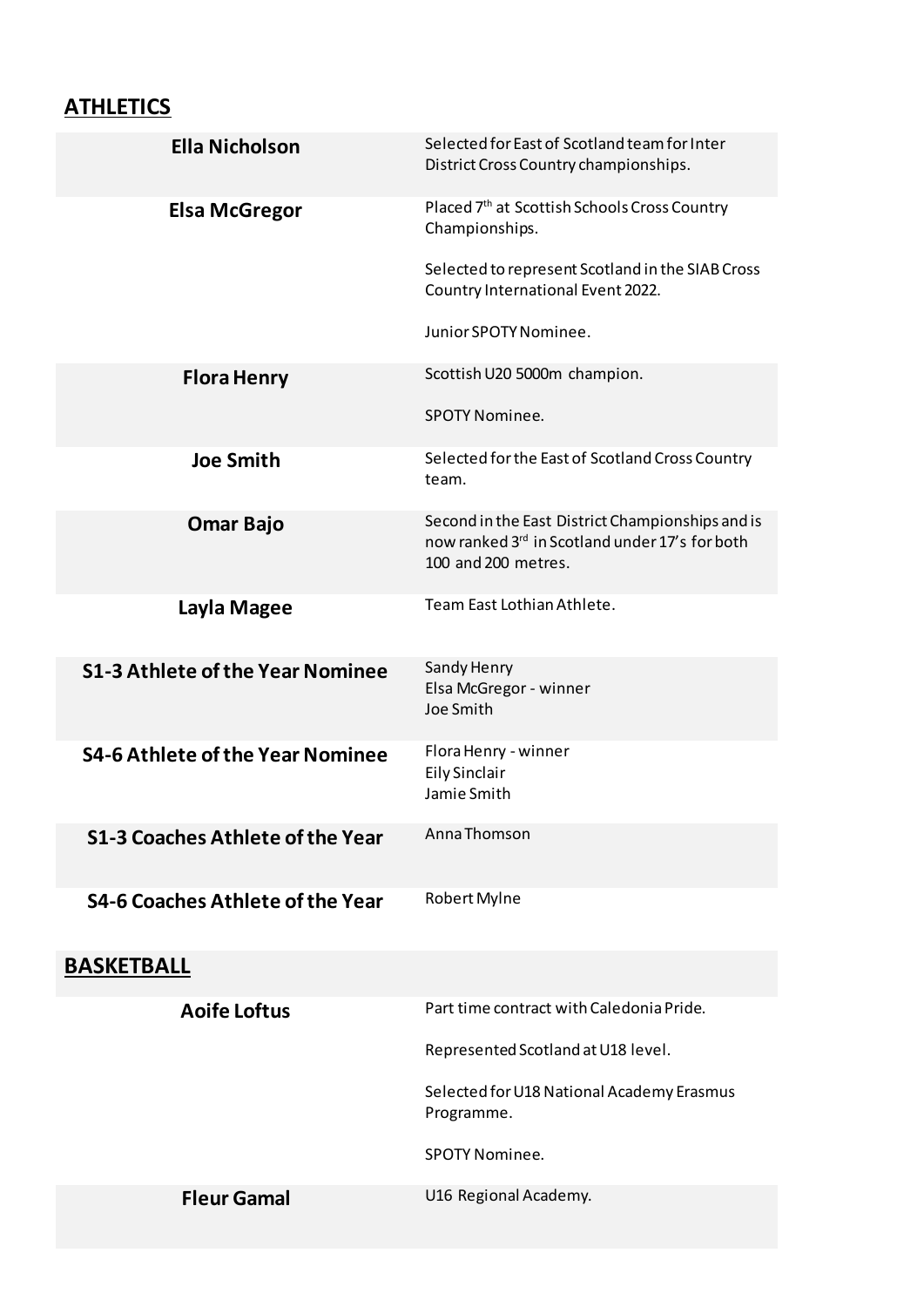|                                              | Represented Scotland in Junior NBA Europe and<br>Middle East.                     |
|----------------------------------------------|-----------------------------------------------------------------------------------|
|                                              | Selected for Global Junior NBA Championships.<br>Selected for Scotland U14 squad. |
|                                              | Selected for U16 National Academy Erasmus<br>Programme.                           |
|                                              | Junior SPOTY Nominee.                                                             |
| <b>Jude Vanneste</b>                         | Scotland International since U12 age group.                                       |
| <b>Zoe Sharpe</b>                            | Part time contract with Caledonia Pride                                           |
|                                              | Represented Scotland at U16 level.                                                |
|                                              | Selected for U16 National Academy Erasmus<br>Programme.                           |
|                                              | <b>SPOTY Nominee.</b>                                                             |
| <b>S1 Boys Basketball Nominees</b>           | Hamish Johnstone - winner<br>Zach Paterson<br>Leandro Forno                       |
| <b>Open Boys Basketball Nominees</b>         | Alex Vipond<br>Nathan Koffi - winner<br>Shayne Wilson                             |
| <b>S1 Girls Basketball Nominees</b>          | Lydia Psarologou<br>Ava Ellis<br>Indiana D'Alton - winner                         |
| <b>Open Girls Basketball Nominees</b>        | Eilidh Smith - winner<br>Zoe Sharpe<br>Leila Gamal                                |
| S1 Boys Coaches Player of the Year           | <b>Bobby Noble</b>                                                                |
| <b>S1 Girls Coaches Player of the Year</b>   | Indiana D'Alton                                                                   |
| Open Boys Coaches Player of the Year         | Hari Bhandari                                                                     |
| <b>Open Girls Coaches Player of the Year</b> | <b>Idun Curran</b>                                                                |
| <b>Open Girls Basketball</b>                 | <b>Scottish Cup Winners 2022</b>                                                  |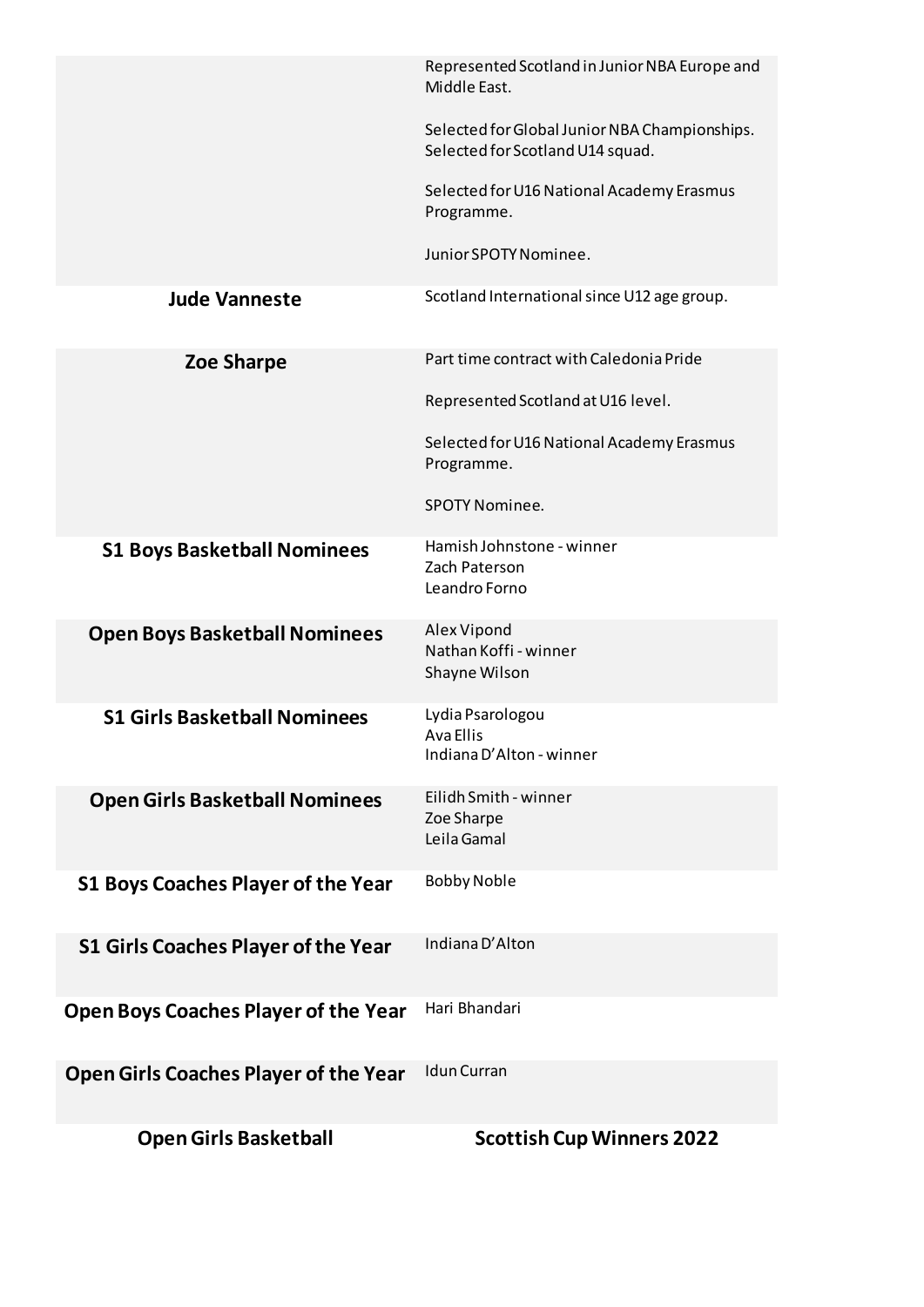# **DANCE**

| <b>Christina Carlin</b> | Captain of Phelan Dance School team who<br>represented Scotland at the Dance World Cup.                            |
|-------------------------|--------------------------------------------------------------------------------------------------------------------|
|                         | Junior SPOTY Nominee.                                                                                              |
| <b>DIVING</b>           |                                                                                                                    |
| Jessica Nearn           | 2 <sup>nd</sup> on 1m at SASA Level 3 event.                                                                       |
|                         | $4th$ on 1m, 3 <sup>rd</sup> on 3m, 1 <sup>st</sup> on platform at Scottish<br>National Age Group event.           |
|                         | 5 <sup>th</sup> in Synchro.                                                                                        |
| <b>Chloe Sinclair</b>   | Scottish 1m and 3m Springboard Champion.                                                                           |
| <b>Poppy Reid</b>       | 5 <sup>th</sup> on 1m, 1 <sup>st</sup> on 3m, 6 <sup>th</sup> on platform at Scottish<br>National Age Group event. |
|                         | 5 <sup>th</sup> in Synchro.                                                                                        |
| <b>Zara Saines</b>      | 13 <sup>th</sup> Place at first age group G-Star competition,<br>two top 10 finishes.                              |
| <b>FENCING</b>          |                                                                                                                    |

| <b>Nye Ulferts Kilpatrick</b> | Ranked 4 <sup>th</sup> in GB, Alpharetta Ranking of 28 <sup>th</sup> in<br>Europe. |
|-------------------------------|------------------------------------------------------------------------------------|
|                               | Team Silver Medallist at U17 European<br>Championships.                            |
|                               | Individual and Team medal for Scotland U17s and<br>U20s.                           |
|                               | Scottish Commonwealth Games training squad<br>member.                              |
|                               | <b>SPOTY Nominee.</b>                                                              |
| <b>FOOTBALL</b>               |                                                                                    |
| <b>Amber Cadger</b>           | City of Edinburgh Football Academy.                                                |
| Jay Mill                      | Heart of Midlothian U16s.                                                          |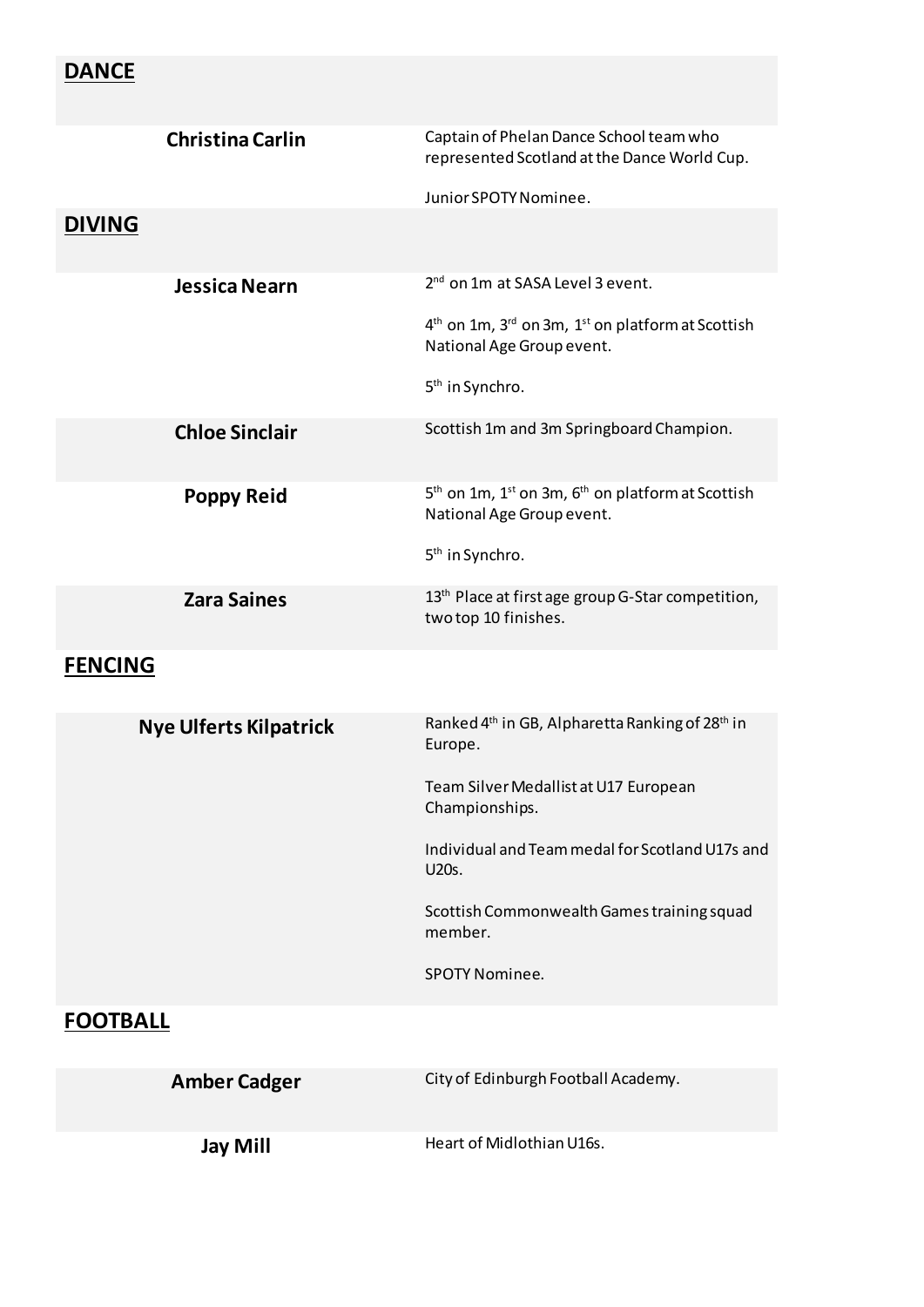| <b>Lily Graham</b>                                  | Scotland U17 International.                                                       |
|-----------------------------------------------------|-----------------------------------------------------------------------------------|
|                                                     | <b>SPOTY Nominee</b>                                                              |
| <b>Brodie Watt</b>                                  | Scottish Schools U18 International.                                               |
|                                                     | Hibernian U18s.                                                                   |
|                                                     | SPOTY Nominee.                                                                    |
| <b>Cayden Shek</b>                                  | Heart of Midlothian U14s.                                                         |
| <b>Luke Davidson</b>                                | Hibernian U14s.                                                                   |
| <b>Girls Football Nominees</b>                      | Milly Rutherford<br>Zoe Walker - winner<br>Kyra Paul<br><b>Rachel Fleming</b>     |
| <b>Girls Football Coaches Player of the</b><br>Year | Milly Rutherford                                                                  |
| <b>GAELIC FOOTBALL</b>                              |                                                                                   |
|                                                     | Scotland U14 International.                                                       |
| <b>Darcy Robertson</b>                              |                                                                                   |
|                                                     | Dunedin Óg regional team - U14 Northern<br>Games GAA winners.                     |
| Laila Koita                                         | Dunedin Óg regional team - U14 Northern<br>Games GAA winners.                     |
| <b>Euan Perry</b>                                   | U15 Northern Games Plate Competition winner.                                      |
| <b>Thomas Carlton</b>                               | U15 Northern Games Plate Competition winner.                                      |
| <b>GYMNASTICS</b>                                   |                                                                                   |
| <b>Grace Hanlon</b>                                 | National squad member.                                                            |
| <b>Holly Girvan</b>                                 | U14 Scottish Vault Champion.                                                      |
|                                                     | 8 <sup>th</sup> overall at Scottish Championships.                                |
|                                                     | 3rd overall at National Gymnastics competition -<br>qualifying for Scotland Team. |
|                                                     | Junior SPOTY Nominee.                                                             |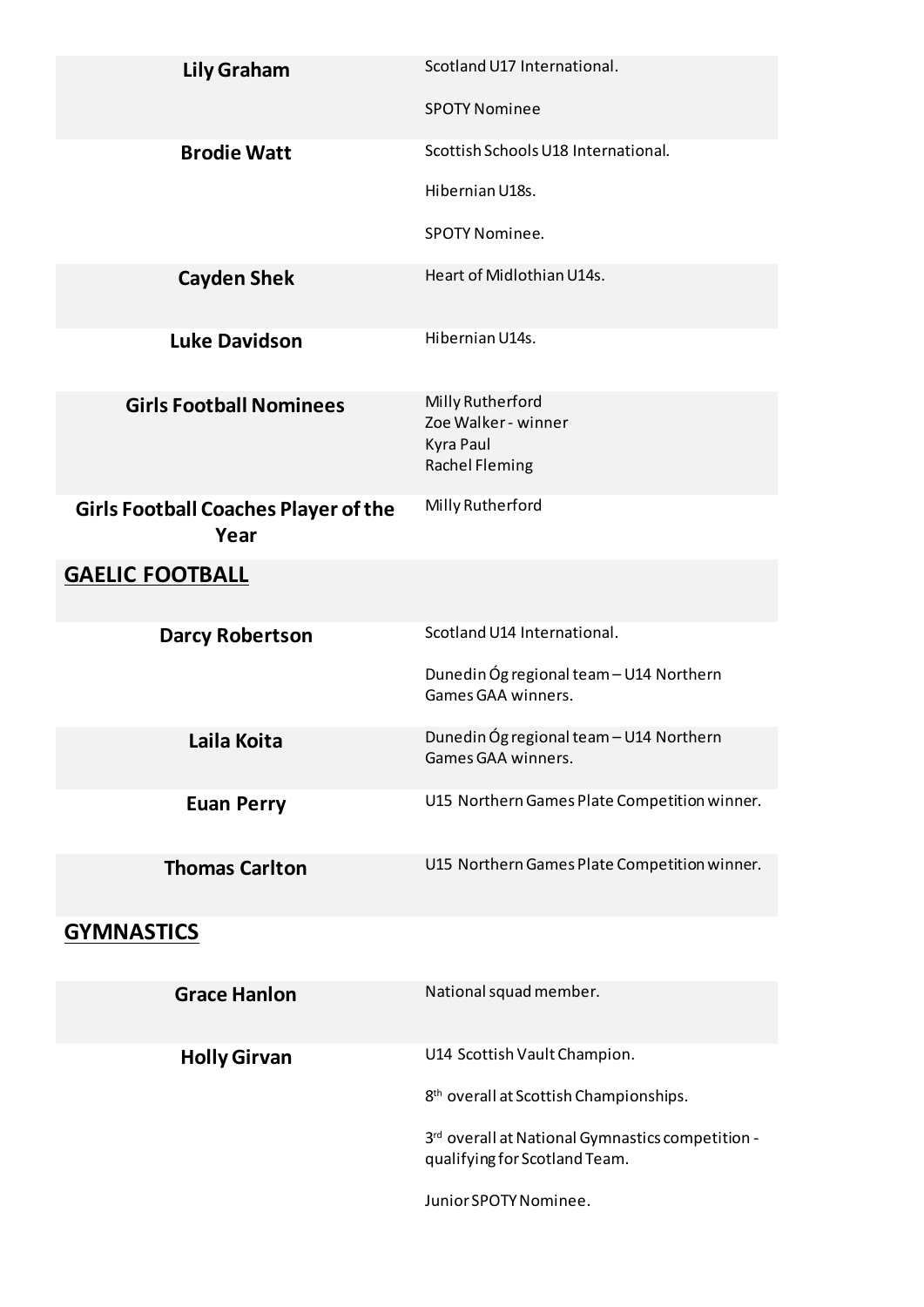# **KARATE**

| <b>Ryan Thinn</b>                      | 2 <sup>nd</sup> Dan Black Belt in Wado-Kai Karate.                                     |
|----------------------------------------|----------------------------------------------------------------------------------------|
|                                        | Gold medallist in team event at Swedish Karate<br>Open.                                |
| Lujayn Elshawi                         | Gold medallist in North and East Open.                                                 |
|                                        | Silver medallist at Scottish Nationals.                                                |
|                                        | Silver medallist at Scottish National Open.                                            |
|                                        | Junior SPOTY Nominee.                                                                  |
| <b>Daniel Lyons</b>                    | Selected to represent Scotland at Junior<br>European Championships.                    |
|                                        | Gold medallist in team event and bronze in<br>individual event at Swedish Karate Open. |
|                                        | Team gold in Penrith Open.                                                             |
|                                        | <b>SPOTY Nominee.</b>                                                                  |
| <b>NETBALL</b>                         |                                                                                        |
| <b>Idun Curran</b>                     | Selected for Edinburgh District U19 Team.                                              |
| <b>S1-3 Netball Nominees</b>           | Emma Foster<br>Lois Gray - winner<br>Grace Wooten                                      |
| <b>S4-6 Netball Nominees</b>           | Anna Campbell<br>Alice Milsome<br>Idun Curran - winner                                 |
| <b>S1-3 Coaches Player of the Year</b> | <b>Ellie Lorimer</b>                                                                   |
| <b>S4-6 Coaches Player of the Year</b> | Amy Longstaff                                                                          |
| <b>RUGBY</b>                           |                                                                                        |
| <b>Aidan Barry</b>                     | Selected for Edinburgh U17 Team.                                                       |
| <b>Jamie Regan</b>                     | Selected for Edinburgh U16 Team.                                                       |
| <b>Murray McCowan</b>                  | Selected for Edinburgh U16 Team.                                                       |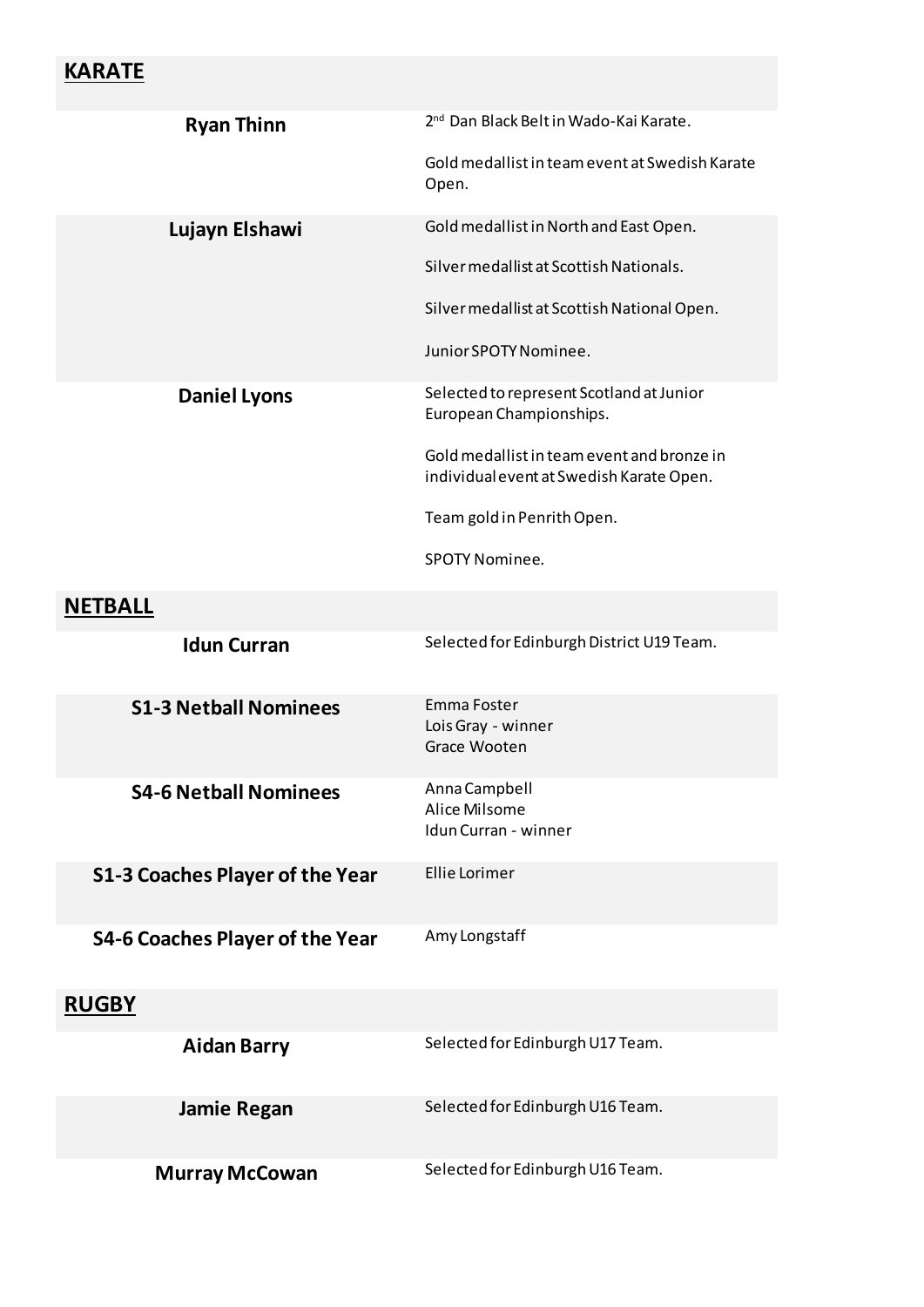| <b>Rio Volpe</b>                                 | Selected for Edinburgh U17 Team.                                    |
|--------------------------------------------------|---------------------------------------------------------------------|
| U14 Coaches Player of the Year                   | Sam Thomas                                                          |
| U16 Coaches Player of the Year                   | Zach Lumsden                                                        |
| U18 Coaches Player of the Year                   | Aidan Barry                                                         |
| <b>Girls Rugby Coaches Player of the</b><br>Year | India Myles                                                         |
| <b>SWIMMING</b>                                  |                                                                     |
| <b>Sophie Richardson</b>                         | Qualified for Scottish National Age Group<br>Championships in 2022. |
|                                                  | Finalist in 50m Fly at East District age Groups.                    |
| <b>Coaches Swimmer of the Year</b>               | <b>Irene Smiles</b>                                                 |
| <b>TAEKWONDO</b>                                 |                                                                     |
| <b>Etta Edwards</b>                              | Scottish, Welsh and British Champion at<br>Lightweight Category.    |
|                                                  | Junior SPOTY Nominee.                                               |
| <b>TENNIS</b>                                    |                                                                     |
| Cesc Xargoyo-Costa                               | East of Scotland Squad.                                             |
| <b>VOLLEYBALL</b>                                |                                                                     |
| <b>Coaches Player of the Year</b>                | <b>Hubert Malon</b>                                                 |
| <b>WATER POLO</b>                                |                                                                     |
| <b>Frankton Bell</b>                             | Scotland U16 Men's Team.                                            |
| <b>Will Hurd</b>                                 | Scotland U16 Men's Team.                                            |
| <b>Joe Mathieson</b>                             | Scotland U16 Men's Team.                                            |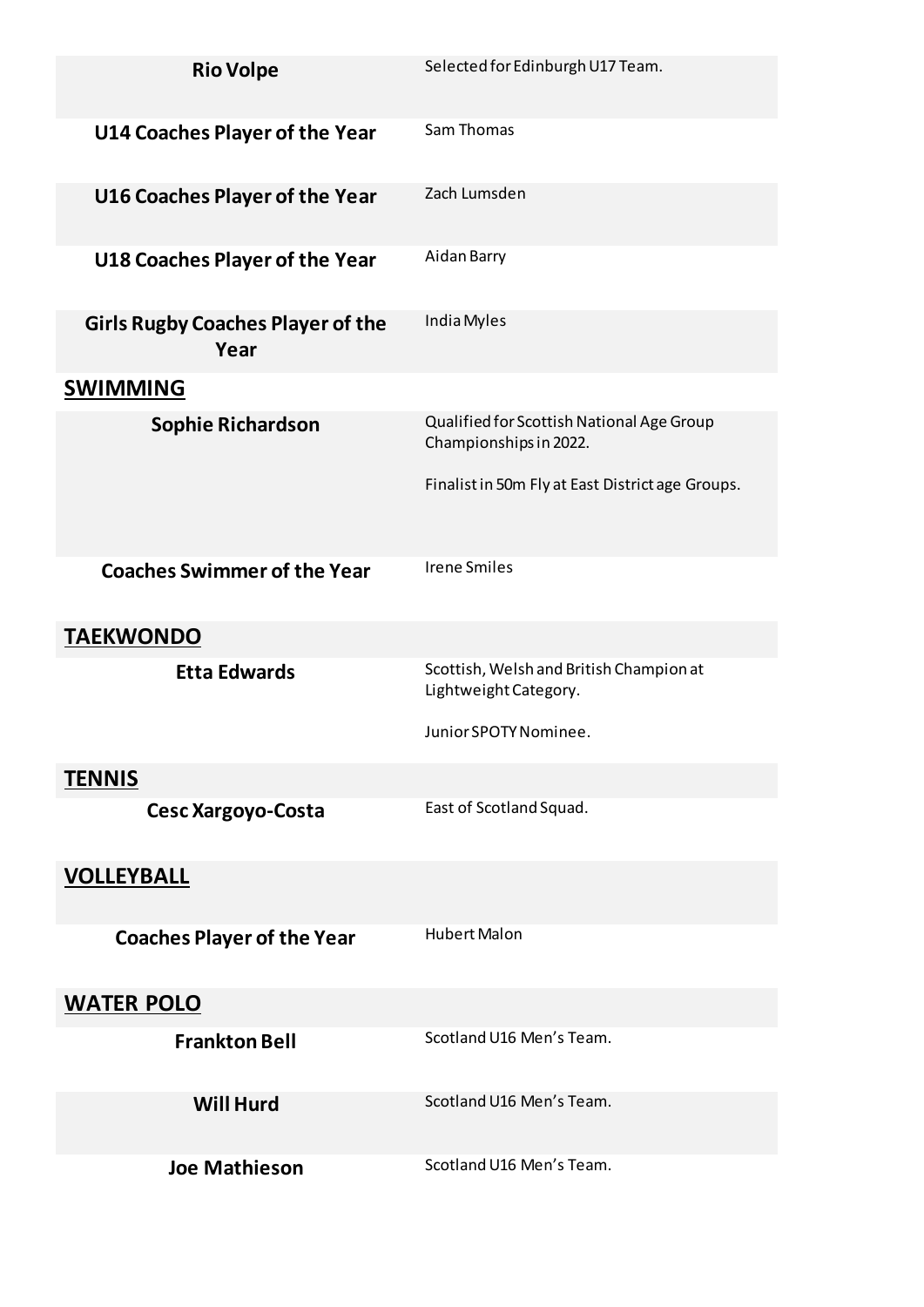| <b>Lorcan McNally</b>             | Scotland U16 Men's Team.   |
|-----------------------------------|----------------------------|
| <b>Esther Robinson</b>            | Scotland U16 Women's Team. |
| <b>Alex De Gaetano</b>            | Scotland U18 Men's Team.   |
| <b>Sam Molloy</b>                 | Scotland U19 Men's Team.   |
| <b>Coaches Player of the Year</b> | Joe Mathieson              |

### **JUNIOR SPOTY NOMINEES**

**Holly Girvan** Gymnastics

**Elsa McGregor Athletics** 

**Lujayn Elshawi** Karate

**Christina Carlin** Dance

**Etta Edwards WINNER**

**Fleur Gamal** Basketball

### **SENIOR SPOTY NOMINEES**

**Flora Henry Athletics** 

**Daniel Lyons Constanting Constanting Constanting Constanting Constanting Constanting Constanting Constanting Constanting Constanting Constanting Constanting Constanting Constanting Constanting Constanting Constanting Co** 

**Nye Ulferts Kilpatrick WINNER**

**Lily Graham** Football

**Zoe Sharpe** Basketball

**Aoife Loftus Basketball** 

**Brodie Watt** Football

Taekwondo

Fencing